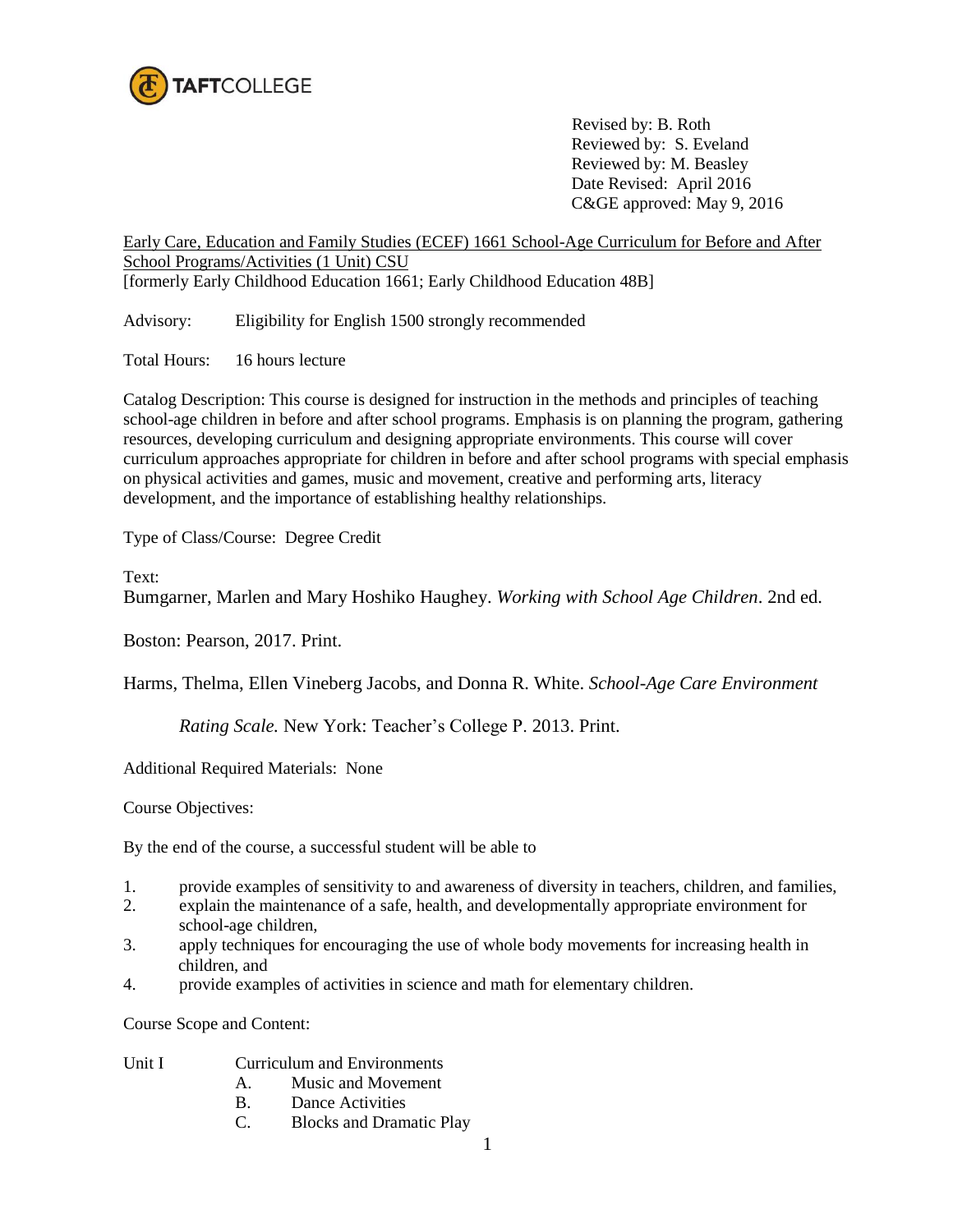

- D. Creative Experiences
- E. Literacy<br>F. Math and
- Math and Science
- G. Getting Outdoors

## Unit II Creative Resources for Elementary Classrooms and School-Age Programs in a Classroom Environment

- A. Understanding How Children Learn
- B. The Significance of Play
- C. Curriculum Tools and Resources

Unit III Assessment and Evaluation

- A. Using the SACERS (School Age Environmental Rating Scale)
- B. Using Assessment for Making Changes and Improvements

Learning Activities Required Outside of Class:

The students in this class will spend a minimum of 2 hours per week outside of the regular class time doing the following:

- 1. Designing and using activities from the workbooks
- 2. Completing required reading
- 3. Studying handouts

Methods of Instruction:

- 1. Films when available
- 2. Workshops
- 3. Visiting specialists
- 4. Class presentations
- 5. Readings and evaluations
- 6. Peer interactions

## Methods of Evaluation:

- 1. Written assignments, including
	- a. Journal entries
	- b. Self-assessment inventory on class presentations
- 2. Skill demonstrations, including
	- a. Presentations
- 3. Other examinations, including
	- a. Essay
	- b. Oral

Supplemental Data:

| TOP Code: | 130550: The School Age Child |
|-----------|------------------------------|
|           |                              |
|           |                              |